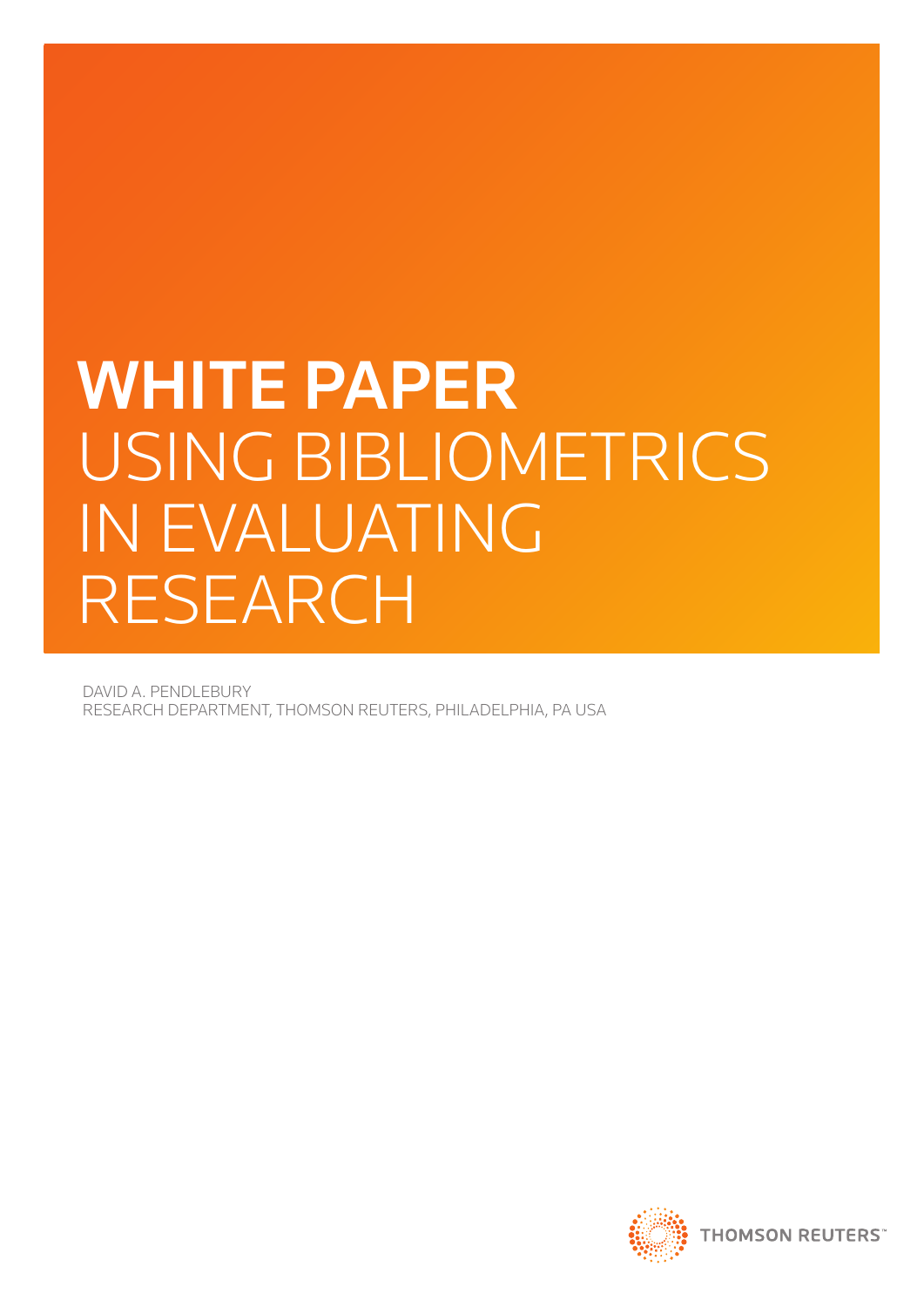# Introduction: THE MAIN TOOL OF SCIENCE

Counting, measuring, comparing quantities, analyzing measurements: quantitative analysis, as Lord Kelvin's famous observation suggests, is perhaps the main tool of science. In this century, the volume of scientific research—measuring to "know something"—and recording and communicating that knowledge through publications, has itself become enormous and complex. Science research is now such a large enterprise and the substance of scientific research is so complex and specialized that personal knowledge and experience are no longer sufficient tools for understanding trends or for making decisions.

"If you can measure that of which you speak, and can express it by a number, you know something of your subject; but if you cannot measure it, your knowledge is meager and unsatisfactory."

William Thomson, Lord Kelvin

Yet, the need to be selective, to highlight significant or promising areas of research, and to manage better investments in science is only increasing. Around the world, the purses of government, industry, education and philanthropy have not grown as fast as science. Those in universities, government offices and labs, and boardrooms face pressing questions about what should be supported and what should not, or which research projects and researchers should receive more support than others.

Achievements in industry can often be tracked directly by counting patents and measuring, in terms of sales revenues, the commercial success of discoveries as they move from the laboratory to the marketplace. However, the achievements and trends in science are not so easily counted. And so, until relatively recently, peer review has been the main route by which science policymakers and research funders have coped with decisions on what course to set for science.

However, the ever-increasing size and specialized nature of research today makes it difficult for a small group of experts to evaluate fully and fairly the bewildering array of research, both that accomplished and that proposed. A library faced with collection decisions, a foundation making funding choices, or a government office weighing national research needs must rely on expert analysis of scientific research performance.

Peer review still represents the standard approach to research evaluation and decisions about allocating

resources for science. Experts reviewing the work of their colleagues should rightly be the basis of research evaluation. However, it should be one of several approaches to making decisions. For the inevitable bias in peer review, whether intentional or inadvertent, is widely recognized as a confounding factor in efforts to judge the quality of research.

# **BIBLIOMETRICS**

One such approach is bibliometrics (sometimes called scientometrics). Bibliometrics turns the main tool of science, quantitative analysis, on itself. At its most fundamental, this approach to research evaluation is simply counting. The complexity is in the analysis and use of the numbers, for the statistics obtained can be understood as indicators of achievement or lack thereof.

Quantitative evaluation of publication and citation data is now used in almost all nations around the globe with a sizeable science enterprise. Bibliometrics is used in research performance evaluation, especially in university and government labs, and also by policymakers, research directors and administrators, information specialists and librarians, and researchers themselves.

# The Development of Publication and Citation Analysis

There are, of course, many activities and outcomes of research that can be counted. Perhaps the most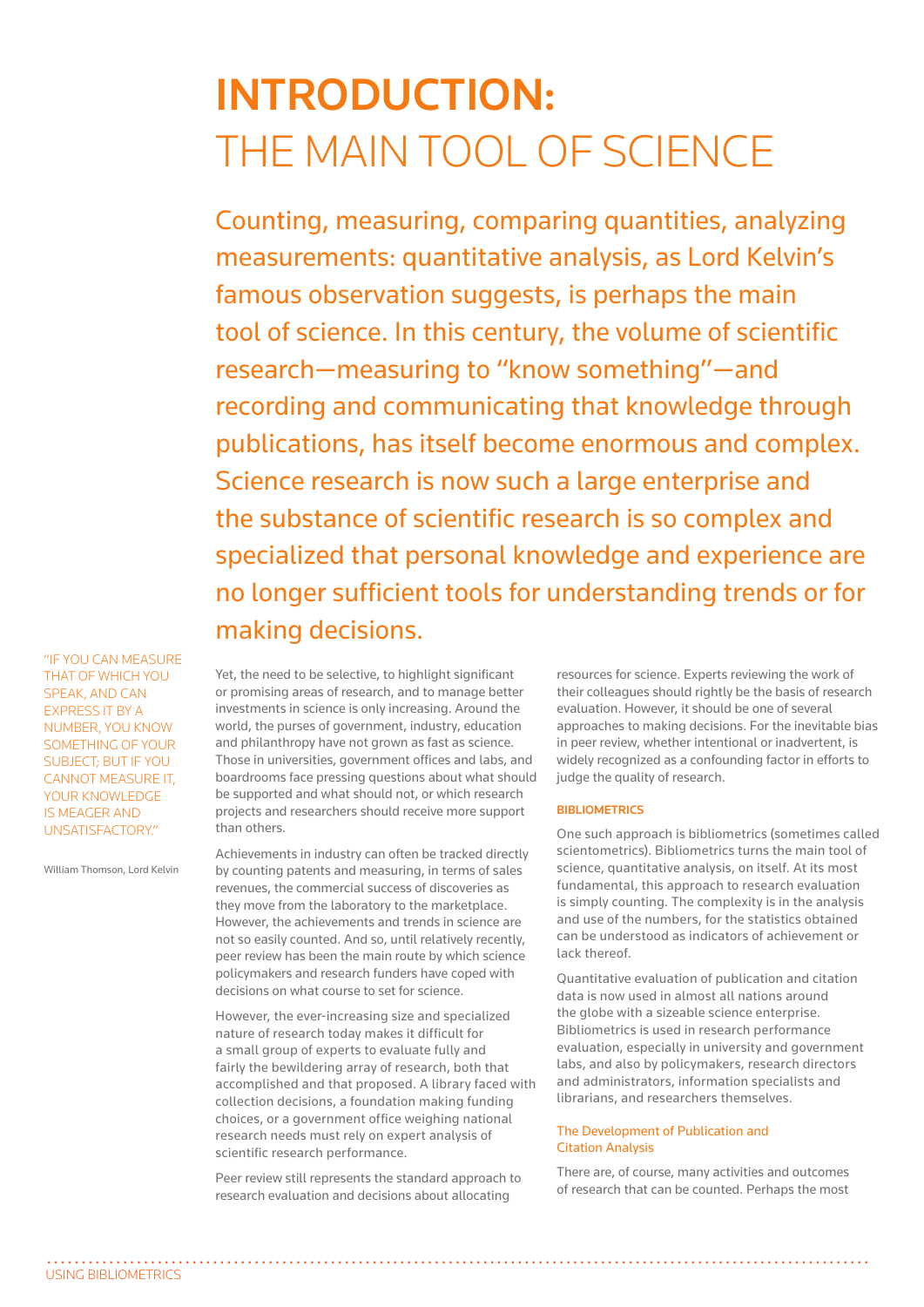USING BIBLIOMETRICS

basic and common is number of publications, which may be used as a measure of output. Citations, the references researchers append to their papers to show explicitly earlier work on which they have depended to conduct their own investigations, shows how others use a work in subsequent research. Tracking citations and understanding their trends in context is a key to evaluating the impact and influence of research.

A citation index for science was first described in 1955 by Eugene Garfield, the founder and chairman emeritus of what was then ISI, in the journal *Science*. He realized his vision a few years later with the production of the 1961 *Science Citation Index®*.

The original and continuing main purpose of Garfield's citation database is improved or expanded information retrieval. By recording not only bibliographic information on the journal articles covered but also the cited references in these journal articles, Dr. Garfield offered researchers a way to find articles relevant to their work that they would not otherwise turn up by searching author names, title words, or subject headings alone.

The operating principle of a citation index is this: If a researcher knows of a publication important to his or her work, a citation index would allow the researcher to identify journal articles published subsequent to that work that cited it. On the assumption that the citing journal article is related in some way to the substance of the cited work, the user of the citation index may, as it were, search forward in time to uncover studies of interest potentially profitable for the researcher's work.

It did not escape Garfield's notice that such a database could serve other purposes as well, such as monitoring and analyzing the structure and growth of science. Others, too, saw this possibility. Among them are the historian of science Derek J. de Solla Price, author of the 1963 classic *Little Science, Big Science*, and the sociologists of science Robert K. Merton, Jonathan and Stephen Cole, Warren Hagstrom, and Diana Crane. Francis Narin of CHI Research in the United States was also an early proponent and pioneer in using ISI publication and citation data to analyze science, particularly through his influential *Evaluative Bibliometrics* of 1976.

The combination of an ever-growing corpus of publication and citation data compiled by ISI over the 1960s and 1970s and the simultaneous increase in computing power and software applications, especially those developed in the 1980s and 1990s, has made bibliometrics a practical and even costeffective pursuit.

# Bibliometrics and Peer Judgment: A Two-Pronged Approach

Never in its long history has ISI, now Thomson Reuters, advocated that bibliometrics supercede or replace peer judgements. Rather, publication and citation analysis is meant to be a supplement to peer review. The two together—peer review and quantitative analysis of research—better inform evaluation and decisions. For quantitative analysis offers certain advantages in gathering the objective information necessary to decision-making:

 **. . . . . . . . . . . . . . . . . . . . . . . . . . . . . . . . . . . . . . . . . . . . . . . . . . . . . . . . . . . . . . . . . . . . . . . . . . . . . . . . . . . . . . . . . . . . . . . . . . . . . . . . . . . . . . . . . . . . . . .**

- Quantitative analysis of research is global in perspective, a "top-down" review that puts the work in context, complementing the local perspective of peer review. Quantitative research analysis provides data on all activity in an area, summaries of these data, and a comprehensive perspective on activity and achievements.
- Weighted quantitative measures, such as papers per researcher or citations per paper, remove characteristics, such as the place of production, or past reputation, that color human perceptions of quality.

For example, when we think of "the best," it is hard not to think automatically of the biggest producers, such as individuals, labs, and universities; but those locations might not be the source of the most important work. Likewise, quantitative research analysis indicates current top performers, thus balancing human perceptions of reputation.

# The Growing Use of Bibliometrics

For these reasons and others, nations with significant science enterprises have embraced bibliometrics. Today, bibliometrics programs with large teams of analysts are firmly established in many nations, and these groups issue bibliometric reports, often called science indicators studies, at regular intervals.

A few such groups are the National Science Foundation (United States); the European Commission; and Japan's National Institute for Informatics (NII), National Institute for Science and Technology Policy (NISTEP), and Ministry of Economy, Trade and Industry (METI). Other nations with active bibliometrics groups include Australia, Belgium, Brazil, Chile, China, Finland, France, Germany, Israel, Italy, The Netherlands, Norway, Portugal, South Africa, South Korea, Spain, Sweden, Switzerland, and Taiwan. In almost all cases, the publication and citation data of Thomson Reuters form the basis of their bibliometric analyses.

# Ten Rules for Using Publication and Citation Analysis

In light of science's ever-growing complexity and the challenge of rationing limited resources, government policymakers, managers, and others turn to quantitative analysis of research to help make their task easier.

However, employing quantitative indicators of research performance adds an extra burden to decision-makers: they must strive to define clearly the data they need and work to understand the significance of the analyses. This extra effort is necessary and worthwhile, both for the greater understanding and practical help the data offer, as well as for the beneficial effect of the data: adding fairness to evaluation and helping to prevent abuses that may arise from small-scale, closed peer review.

It is important to understand what quantitative research analysis offers evaluators and decision makers—and what it cannot possibly deliver. For these techniques or tools can never be a substitute for human judgment. It is important that measurement and judgment be used in tandem, and that the quantitative tools are used appropriately.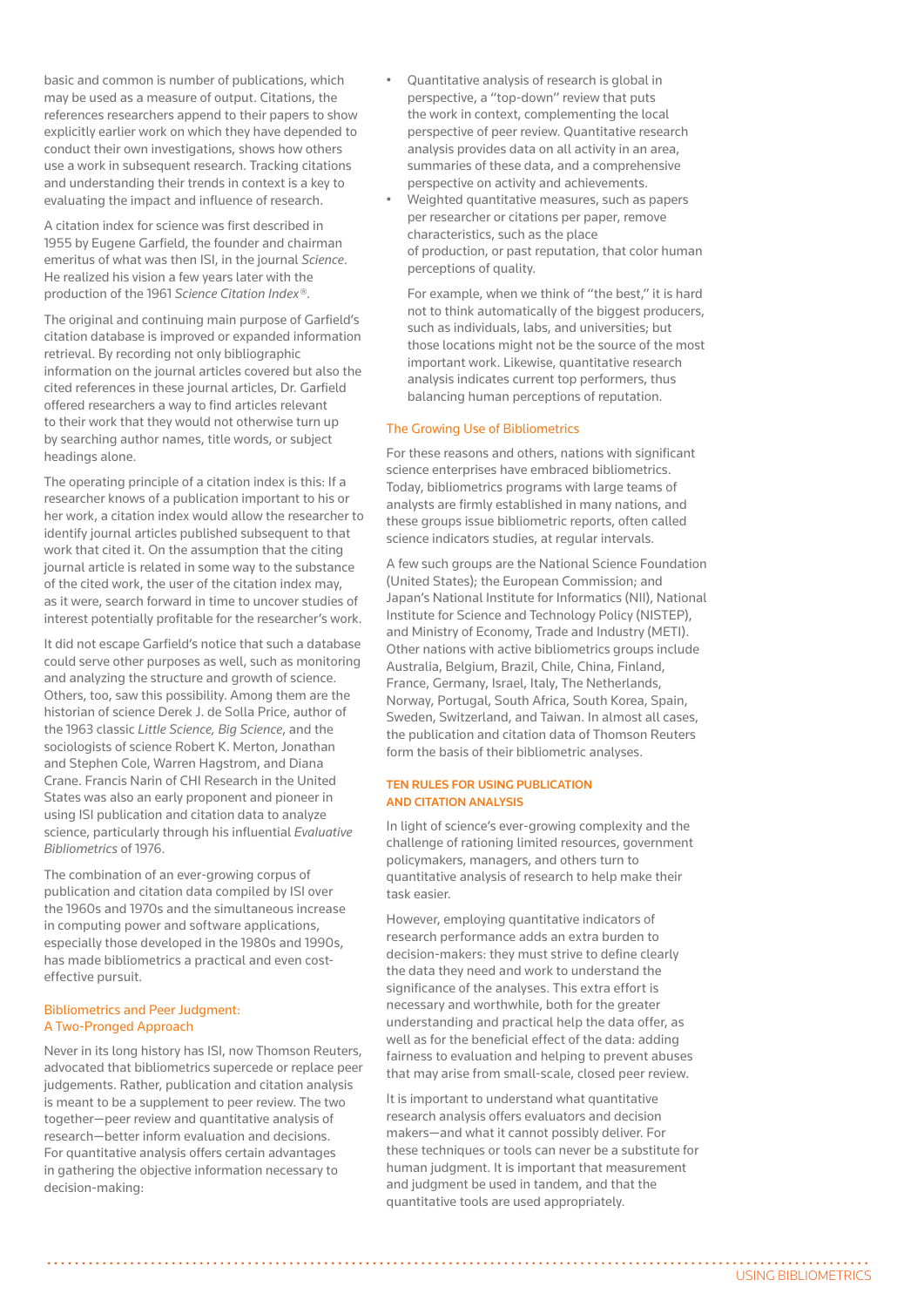Numbers alone can be dangerous because they have the appearance of being authoritative. In the face of statistics, many discussions stop. And that is unfortunate: numbers instead should fuel discussions and help illuminate features in the research landscape that might otherwise be overlooked. And when the purpose of pursuing quantitative analysis of research is for "window dressing" or to prove to policymakers, administrators, or funding agencies something decided upon even before the data are collected and analyzed, such effort works against the true goal of the analysis.

To that end, Thomson Reuters offers some practical advice on how to approach and evaluate research performance using quantitative indicators, such as those we and others make available.

Ten practical rules—a kind of checklist—may prove helpful to those faced with a need to analyze research performance using publication and citation data. Although neither canonical nor exhaustive, these are useful rules of thumb.

#### 1) Consider whether available data can address question.

Before even beginning an analysis, ask if the data available are sufficient to analyze the research under review. A general observation: The more basic the research and the larger the dataset, the more likely that the analysis will be reliable at face value. This implies, of course, that the more applied the research and the smaller the dataset, the more likely the picture obtained will be partial, contain artifacts, and therefore possibly lead to misinterpretation.

#### 2) Choose publication types, field definitions, and years of data.

These three technical details are critical in defining what body of research is to be analyzed.

**Publication types.** The standard practice is to use journal items that have been coded as regular discovery accounts, brief communications (notes), and review articles—in other words, those types of papers that contain substantive scientific information.

Traditionally left to the side are meeting abstracts (generally not much cited), letters to the editor (often expressions of opinion), and correction notices.

**Field definitions.** Categorization is always a difficult problem. While a researcher may consider himself or herself to be an immunologist, a theoretical physicist, or a soil scientist, the papers may appear in journals not typically assigned to the self-described field. This becomes an issue when one wishes to use relative measures—to compare their work and citation averages with those of their field. The reality is that no one and nobody's work fits perfectly into a single category. In fact, each researcher publication list is a unique record.

**Time frame.** Finally, one must decide which years of publications and of citations to use. These do not have to be the same. For example, one might want to review the last 10 years of papers but only the last five years of citations to these papers. At other times, the publication and citation window might be identical and overlapping.

Generally, when citations are to be used to gauge research impact, Thomson Reuters recommends at least five years of publications and citations, since citations take some time to accrue to papers. In the fastest moving fields, such as molecular biology and genetics, this might take 18 months to two years, whereas in others, such as physiology or analytical chemistry, the time lag in citations might be, on average, three, four, or even five years.

#### 3) Decide on whole or fractional counting.

It is important to decide which approach, whole or fractional counting of output, best serves the evaluation purposes.

This would seem a simple task were it not for the difficulty of determining authorship and institutional sponsorship. Multi-authored publications, increasingly the norm in science, raise an important technical question for those trying to understand productivity and influence.

Researchers rarely distinguish who is responsible for how much of the work is reported. Often no lead author is indicated, and when one is, in some fields the first name listed is traditionally the lead, but in other fields it is the last name listed. Even when a lead author is indicated, there is never a quantitative accounting of credit. In effect, the presentation suggests that all are equal in their authorship and contributions, although this cannot be possible. Level and nature of contributions vary and in some cases there is honorary authorship.

Without a way to identify contribution, should each author or institution listed on a paper receive whole or a fractional—a proportionate—share of the paper and, for that matter, the citations that it attracts?

Consider a paper by three scientists at three different universities that has been cited 30 times. Should each receive credit for one-third of the paper and, say, 10 citations (one-third of the citations)? Or should each receive a whole publication count and credit for all 30 citations? Another possibility would be to use fractional publication counts but whole citation counts. Measuring this way, each researcher or university would receive credit for one-third of the paper but also for all 30 citations.

On the belief that anyone appearing as an author should be able to explain and fully defend the contents of the paper, Thomson Reuters almost always uses whole publication and citation counts. But career concerns and the simple approach of using the length of one's list of publications as a measure of achievement has brought about much unwarranted authorship. Two fields, in particular, may demand fractional counting: high-energy physics and largescale clinical trials. These fields produce papers listing hundreds of authors and almost as many institutions. Faced with such papers, one must ask if these reports are really attributable to any scientists or any institutions.

Thomson Reuters records all authors and addresses listed on a paper, so these papers can be attributed to all producers. This is not always the case with other databases, many of which provide only the first name listed or reprint author and his or her address.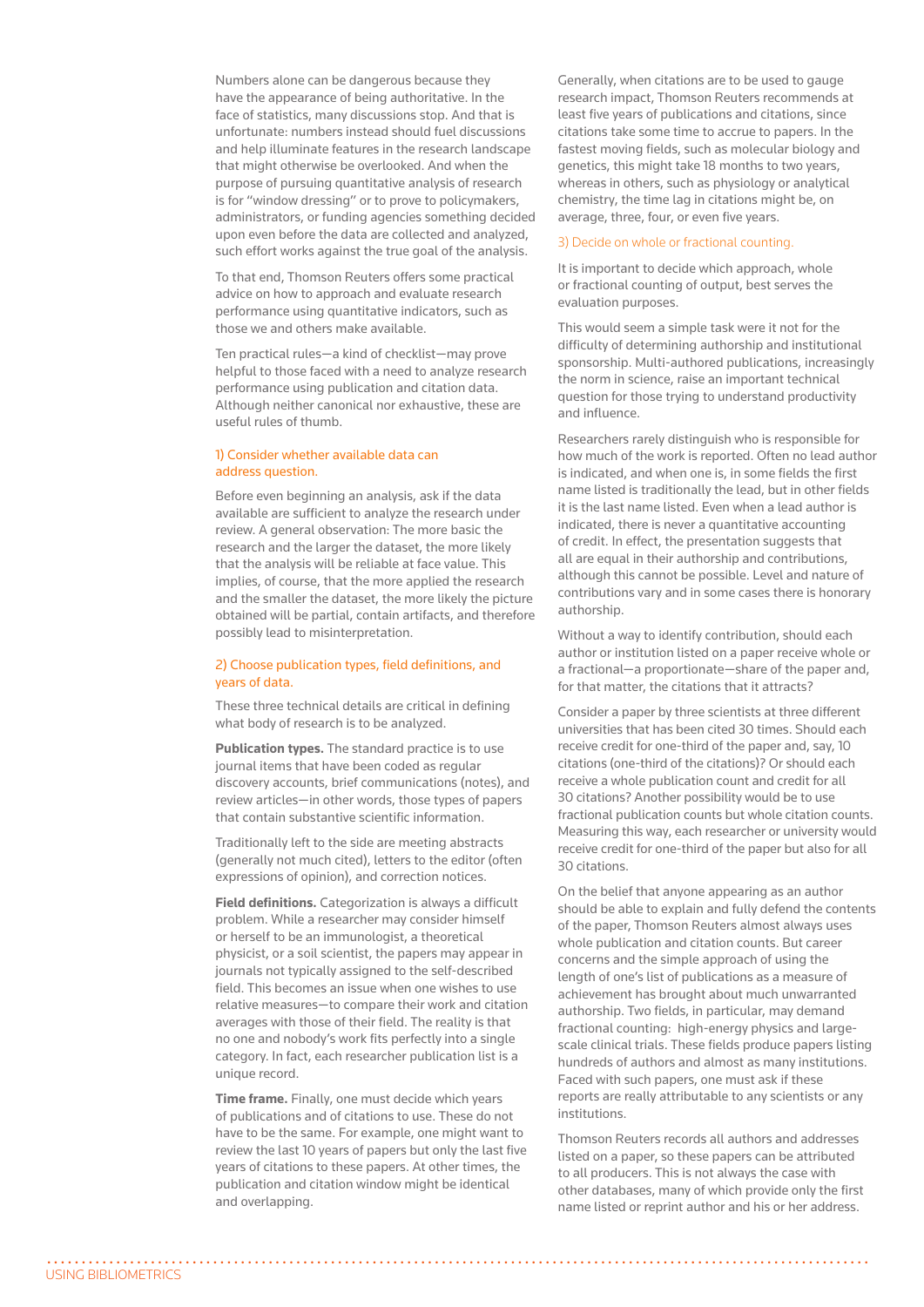Thomson Reuters' comprehensive indexing of authors and institutions is one reason why the citation database is the preferred source for bibliometric analyses (the others are its multidisciplinary coverage and, of course, citations, which can be used as measures of influence and impact).

#### 4) Judge whether data require editing to remove artifacts.

*Artifacts* are aspects of the data that may confound the analysis or mislead the analyst. For example, in a small to medium-sized dataset, the inclusion of papers with hundreds of author names or institutional addresses, counted whole, can have this effect. A very basic kind of artifact — variation — is extremely important and requires careful editing.

**Artifacts of variation.** The various ways a name might appear can also confound the analysis. For example, authors are not uniform in how they list their own institution, so institution names often appear in varying forms. Likewise, author names can appear in varying forms: on some papers, the name might be listed as PENDLEBURY D, on others, as PENDLEBURY DA, with the effect of seeming to be two different people. Conversely, the papers of many different people who share the same name form (such as SUZUKI T or LEE K), could be lumped together as if representing the work of one author.

To remove the artifacts, each paper must be manually reviewed to determine correct authorship and unify variant designations under one, preferred name. This is dreary but important work. Thomson Reuters records the institutional name as the one given on the original paper, but the variant designations are unified so that the statistics for an institution appear under one, preferred name.

**Other possible artifacts.** Three common objections to the use of citation counts in evaluating research have to do with possible artifacts in the data: negative citations, the "over citation" of review articles and methods papers, and self-citation or citation circles. Although all could be a conflating factor in very small datasets, generally these concerns have not been shown to significantly distort citation counts.

1) Negative citations are few in number. They are rare events, statistically speaking. Scientists typically cite for neutral or positive reasons—to note earlier work or to agree with and build upon it. Assessing whether a citation is positive or negative requires a careful, informed reading of the original paper, and this obviously cannot be attempted with more than a few hundred papers at the most.

Of several articles published in which this sort of analysis was attempted, always dealing with a sample of papers in a single field that could be controlled by the analyst, outright negative citations were few, on the order of 5 percent or less. Naturally, we all recall notorious examples, such as the case of the Cold Fusion paper, but these and other rare cases are the so-called exceptions that prove the rule. Frequency of citation, many studies have shown, correlates positively with peer esteem. Negative citations, to the degree they appear, are little more than background noise and do not materially affect our analyses.

2) Are methods papers and reviews "over cited?" A method may be used by many and acknowledged often, if perfunctorily. A review offers a convenient and concise way of recognizing and summarizing the previous literature in an area, and thus becomes a convenient reference. But it stands to reason that only useful methods and only good reviews are highly cited.

Methods papers and reviews are seen by some as lesser contributions than discovery accounts. Consider, however, the paper that did more than any other to accelerate research and discoveries in molecular biology and genetics in the 1980s and 1990s, the Kary B. Mullis paper describing the polymerase chain reaction technique, work for which Mullis won the Nobel Prize in Chemistry in 1993. So, too, reviews synthesize disparate work and can have great catalyzing effects in moving fields forward. However, if these types of publications are a concern for those using the analysis, they can be removed.

3) Questions are often raised about self-citation and citation circles or cabals, in which a group of researchers agree to cite one another to boost their citation totals. Self-citation is a normal and normative feature of publication, with 25 percent self-citation not uncommon or inordinate in the biomedical literature, according to several studies. It is only natural that when a researcher works on a specific problem for some time, he or she would cite earlier publications from this effort. A medicinal plant biologist, for example, who exhibited 75 percent self-citation in her papers, might be virtually the only person working in this specific area.

Someone determined to boost citation counts through unbridled self-citation would need to overcome several obstacles. The first is peer review—objections from reviewers and the journal editor to unnecessary citations and perhaps the absence of citations to other appropriate work. A researcher might aim to publish in lower-impact journals with looser standards of review, but as fewer people would see and cite these articles, the researcher would lose some degree of opportunity for citations from others. It seems a self-defeating strategy. Citation circles call to mind the mythical unicorn: everyone can imagine it, but none have so far been produced.

# 5) Compare like with like.

Those using quantitative evaluation of research should keep in mind that the methodology for a bibliometric analysis always compares like with like, "apples with apples," not "apples with oranges."

Different fields of research exhibit quite different citation rates or averages, and the difference can be as much as 10:1. The average 10-year-old paper in molecular biology and genetics may collect 40 citations, whereas the average 10-year-old paper in a computer science journal may garner a relatively modest four citations.

Even within the same field, one should not compare absolute citation counts of an eight-year-old paper with those of a two-year-old paper, since the former has had more years to collect citations than the latter.

Likewise, there is little sense in comparing the thick publication dossier of a researcher who has been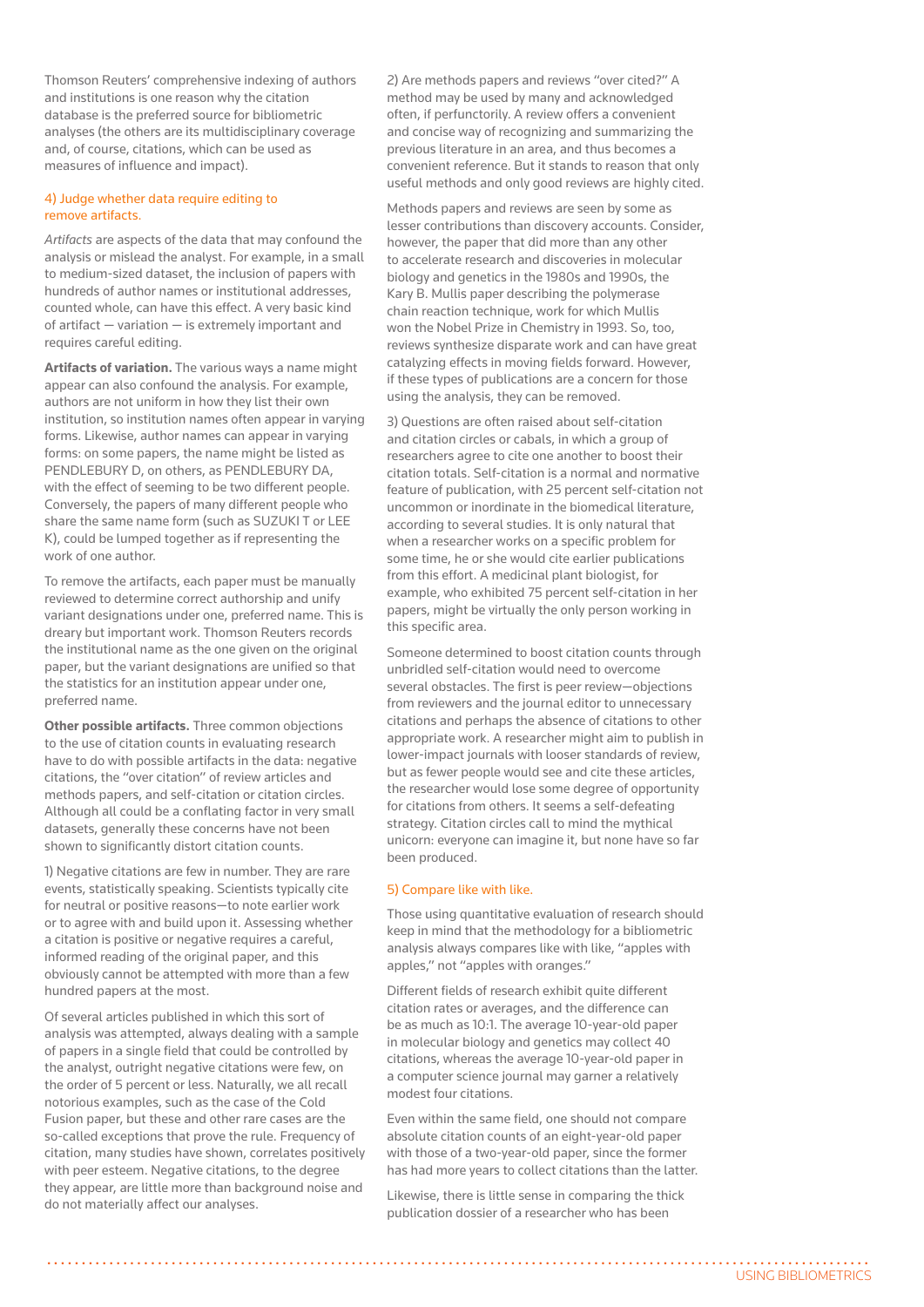publishing for 30 years and runs a large laboratory with the handful of recently published papers from a newly minted Ph.D. in the same field.

This is all really no more than common sense. Still, comparing like with like is the "golden rule" of citation analysis.

#### 6) Use relative measures, not just absolute counts.

This rule applies to citation counts rather than to publication counts, since there is very little data collected on average output for a researcher by field and over time. The problem is attributing papers to unique individuals in order to calculate typical output. Thomson Reuters carries no marker for unique individuals, only unique name forms.

Eugene Garfield has said that he thinks there is no better single indicator of status and peer regard in science than total citations. And his studies have demonstrated the frequent correlation between scientists with the most citations in their field and those who are chosen for the Nobel Prize. But this is a very select and statistically atypical group of researchers, with thousands or tens of thousands of citations. For these few, absolute citation counts are appropriate.

However, most scientists can claim hundreds—not thousands—of citations. As one deals with smaller numbers, it is important not to put too much weight on relatively minor differences in total citations. Again, it should be recognized that the citation totals of a researcher likely reflect the number of papers produced, the field of research, and how many years the papers have had to collect citations.

**Using relative measures**. To begin to make distinctions among individuals with a normal, or more typical, number of citations, obtain, among other measures the following:

Absolute counts:

- papers in Thomson Reuters-indexed journals
- papers per year on average
- papers in top journals (various definitions)
- number of total citations

Relative measures:

- citations per paper compared with citations per paper in the field over the same period
- citations vs. expected (baseline) citations
- percent papers cited vs. uncited compared to field average
- rank within field or among peer group by papers, citations, or citations per paper

Field averages are usually generated using journal sets that serve to define the field. This is not always optimal, and everyone has a different idea about such journal-to-field schemes. Although imperfect, such field definitions offer the advantage of uniformity and of measuring all within the same arena, although it is an arena with fuzzy outlines.

Expected or baseline citations are geared to a specific journal, a specific year, and a specific article type (such as review, note, meeting abstract, or letter.) The expected citation score is an attempt to gauge relative impact as precisely as possible based on three combined factors:

 **. . . . . . . . . . . . . . . . . . . . . . . . . . . . . . . . . . . . . . . . . . . . . . . . . . . . . . . . . . . . . . . . . . . . . . . . . . . . . . . . . . . . . . . . . . . . . . . . . . . . . . . . . . . . . . . . . . . . . . .**

- 1. The year the paper was published, since, as mentioned, older papers have had more time to collect citations than younger ones.
- 2. The journal in which the paper appeared, since different fields exhibit different average citation rates and, even in the same field, there are highand low-impact titles.
- 3. The type of article, since articles and reviews are typically cited more than meeting abstracts, corrections, and letters.

The goal in arriving at the expected citation score is to come as close as possible to the peers for the paper under review—so that like is compared to like.

This is an effective measure for assessing a paper, multiple papers by a researcher, those of a team, and even those of an entire institution.

To examine the publication record of an individual, sum all the actual citation counts to the papers and then sum all the expected citation scores for each paper. The next step is to make a ratio of the two to gauge better than average, average, or lower than average performance, and by how much.

In this methodology, it is as if an exact double (a "doppelganger") of the researcher under review is created. This double would be the ideal of the average researcher. Every time the real researcher published a paper, the double would publish one in the same journal, in the same year, and of the same article type. The papers of the double would always achieve the exact average in terms of citations for such papers. The real researcher would not, of course, but the comparison of the two is often enlightening.

A caution: there are instances where comparing actual to expected citations may mislead. Consider the case of a very prominent, well-regarded biomedical researcher in the United States, one of the elite group of Howard Hughes Medical Institute Investigators. When calculated, his actual-to-expected-citation ratio was a very modest +3 percent, or 3 percent more than average. However, he published almost exclusively in *Science, Nature, and Cell* — a very high bar to jump over at every attempt. Needless to say, his total citation score put things in truer perspective.

#### 7) Obtain multiple measures.

The use of multiple measures is a kind of insurance policy against drawing false conclusions from one or two measures alone. The case of the Howard Hughes Investigator demonstrates how using single measures can be misleading. When a variety of different output and impact statistics are collected, whether the subject in question is individuals, groups, or institutions, the multiple measures form a kind of mosaic that describes the influence of the research.

#### 8) Recognize the skewed nature of citation data.

Whether one is reviewing the papers of an individual researcher, those of a research team, papers in a single journal or in group of journals, those of a specific field in a given year, or those of an entire university, lab, or industrial firm, the citation distribution of the dataset will be highly skewed. That is, a small number of papers in the population will be highly cited and the large majority will be cited little or not at all.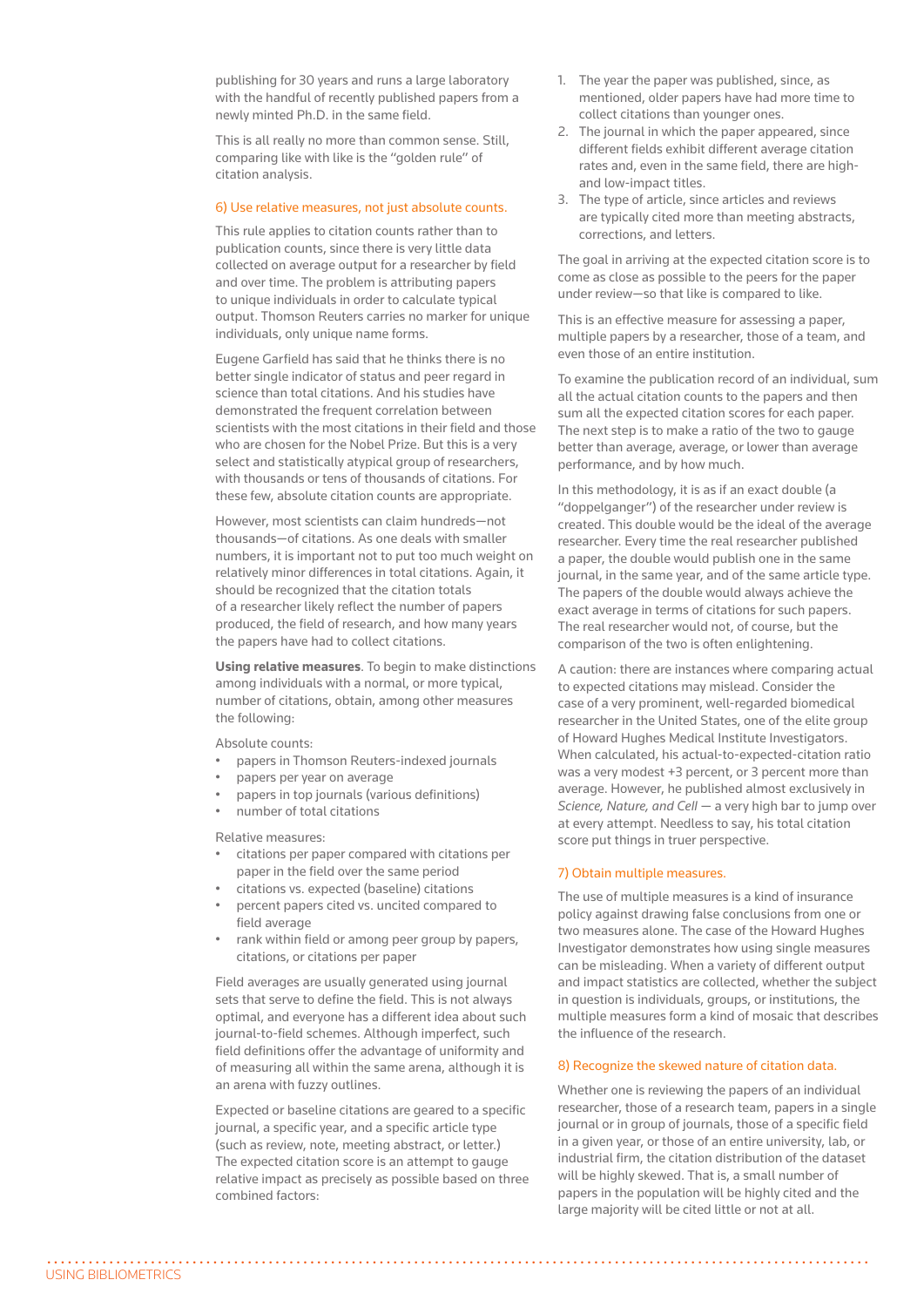This is the nature of these data at every level of analysis. Even the papers of highly cited scientists and Nobel laureates exhibit this type of distribution. It is a rich area of study that has yet to be fully mined or explained, but such distributions—which are anything but so-called normal bell curve distributions—seem to be common to cases where human choice is at play.

A related phenomenon is the concept of criticality. At some critical point, a paper achieves enough citations that other citations to it seem to accelerate. Then the paper, in citation terms, takes off on a different and higher trajectory. (The challenge of determining this point, as yet to be defined mathematically with a single equation, has begun to attract the attention of theoretical physicists.)

# 9) Confirm that the data collected are relevant to the question.

# 10) Ask whether the results are reasonable.

Bibliometricians and those who use these data for science policy and research funding decisions should do no less than follow scientific process for evaluating the data yielded.

Thus, these two rules, although they represent two different steps, are important to follow together. In doing so, the user will double-check the data collected and view it with the same scientific skepticism with which all data should be viewed: Are the data relevant to the question one originally set out to answer? Can the conclusions from the data be refuted? Are the conclusions beyond the limits of the data collected?

# The Overarching Rule of Bibliometrics

It is, of course, the business of Thomson Reuters to advocate the use of quantitative analysis for research evaluation. But we speak out about naïve methodologies and the misleading uses to which Thomson Reuters and others' similar data are sometimes put. The consequences of such misuse can be profound—for individuals, research groups, institutions, journal publishers, and even nations and their national research programs.

The goal of bibliometrics is to discover something, to obtain a better, more complete understanding of what is actually taking place in research. This deeper understanding can better inform those charged with making difficult choices about allocating resources, generally in the context of peer review.

The overarching rule in using bibliometrics, then, is that the results should be presented openly and honestly, that the analysis should be straightforward in its methodology and simple to explain, so that others can understand and check it. Such transparency will help ensure its appropriate use.

# Ten Rules in Using Publication and Citation Analysis

- 1. Consider whether available data can address the question.
- 2. Choose publication types, field definitions, and years of data.
- 3. Decide on whole or fractional counting.
- 4. Judge whether data require editing to remove "artifacts".
- 5. Compare like with like.
- 6. Use relative measures, not just absolute counts.
- 7. Obtain multiple measures.
- 8. Recognize the skewed nature of citation data.
- 9. Confirm that the data collected are relevant to the question.
- 10. Ask whether the results are reasonable.

*And, above all, present the results openly and honestly.*